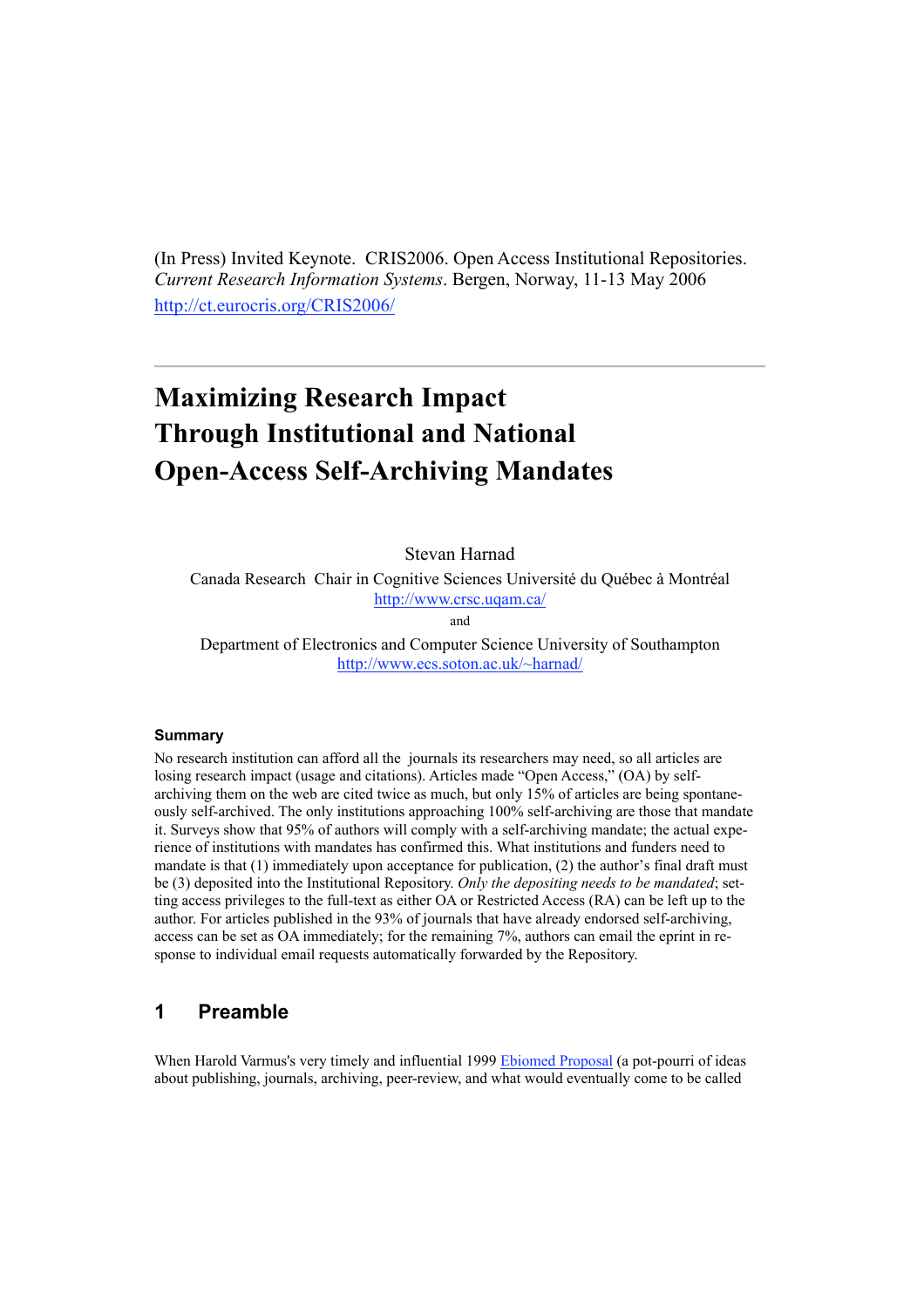"Open Access" or "OA") (Bailey 2006) managed to elicit staunch opposition from its foes and constructive criticism from its friends -- but very little in the way of actual OA -- it led to the creation of the Public Library of Science (PLoS), whose first action was to launch an Open Letter, signed by 34,000 biologists worldwide, threatening to boycott their journals – i.e., to cease publishing in or refereeing for them -- unless by September 2001 they began to make their contents OA (within 6 months of publication).

Now suppose that -- in addition to performing the keystrokes required to sign the 2001 PLoS Open Letter (pledging to boycott journals unless they become OA journals), each of the 34,000 PLoS signatories had also performed (or deputized a librarian, secretary or student to perform for them) the few further keystrokes it would have taken to make just one of their own year-2001 articles OA by self-archiving it, free for all, on the web (Harnad 1978, 1990, 1991, 1995; 2003; 2006). The number of OA articles (34,000) resulting from just that minimal act would already represent 60% of the approximately 55,000 Biology articles indexed by ISI in 2001; it would also have exceeded twice the total number of articles published by both BioMed Central and PLoS journals from 2001 to the present day (c. 16,000) And all at the cost of only a few keystrokes more per article than what it cost to sign the PLoS petition.

Yet the only thing researchers did in 2001 was to sign the PLoS Open Letter demanding that their *journals* should give them OA. They then waited, passively, for the journals to comply with their demand for OA. Most journals did not comply directly; of the 24,000 peer-reviewed journals that exist in 2006, only about 2000 of them (less than 10%) have converted to (or already were) OA ("gold") journal (Harnad et al. 2004). However, since 2001, in response to researchers' expressed wish for OA, over 90% of journals have given their authors their "green light" to self-archive their own articles online to make them OA if they wish (Figure 1). Yet today most researchers still seem ready to keep on waiting, passively, for more OA journals to be created or converted, one by one. Meanwhile spontaneous self-archiving continues to hover at about 5-25%, depending on the field and year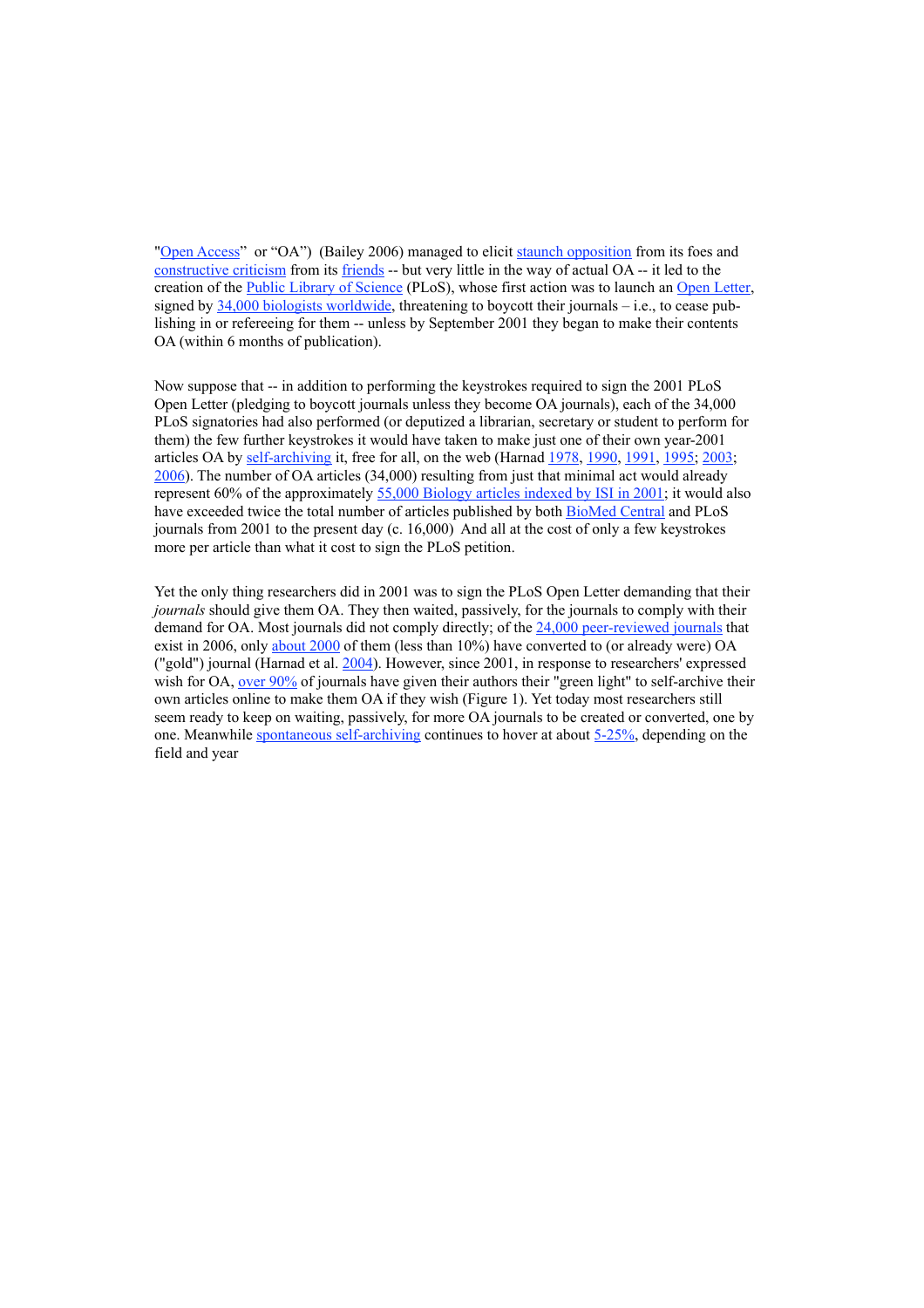#### Current Journal Tally: 93% of journals have already given their official green light to self archiving

**FULL-GREEN = Postprint 68% PALE-GREEN = Preprint 25%** 

 $GRAY = neither yet 7%$ 

Publishers to date: 129 Journals processed so far: 8698 http://romeo.eprints.org/stats.php



**Figure 1.** 93% of journals endorse self-archiving (68% postprint, 25% preprint) http://romeo.eprints.org/stats.php

There seems to be a note of inconsistency in this. Researchers feel they need and want OA badly enough to demand it from their journals, even threatening (rather idly, as it turns out to have been a bluff) to stop submitting to and peer-reviewing for the journals that decline to give them the OA they need and want so much. The needing and wanting have an unassailable objective basis because the benefits of OA are clearly demonstrated by the objective evidence of the dramatic citation impact advantage provided by OA, so: But is there an equally unassailable *subjective* basis, if the needing and wanting are not sufficient to induce researchers to do (or delegate) for themselves the few keystrokes that are the only thing standing between them and 100% OA?

Researchers themselves have hinted at the answer: Yes, they need and want OA. But there are many other demands on their time too, and they will only perform the requisite keystrokes if their employers and/or funders *require* it, just as it is already their employers and funders who require them to do the keystrokes to publish (or perish) in the first place. It is employers and funders who set researchers' priorities, because it is employers and funders who reward researchers' performance (Diamond 1986; Garfield 1988). Today, although only about 15% of research is being selfarchived spontaneously, 95% of researchers sampled report that they *would* self-archive *if re quired to do so by their employers and/or funders*: 81% of them willingly, 14% reluctantly; only 5% would not comply with the requirement (Swan & Brown 2005; Figure 2). And in the four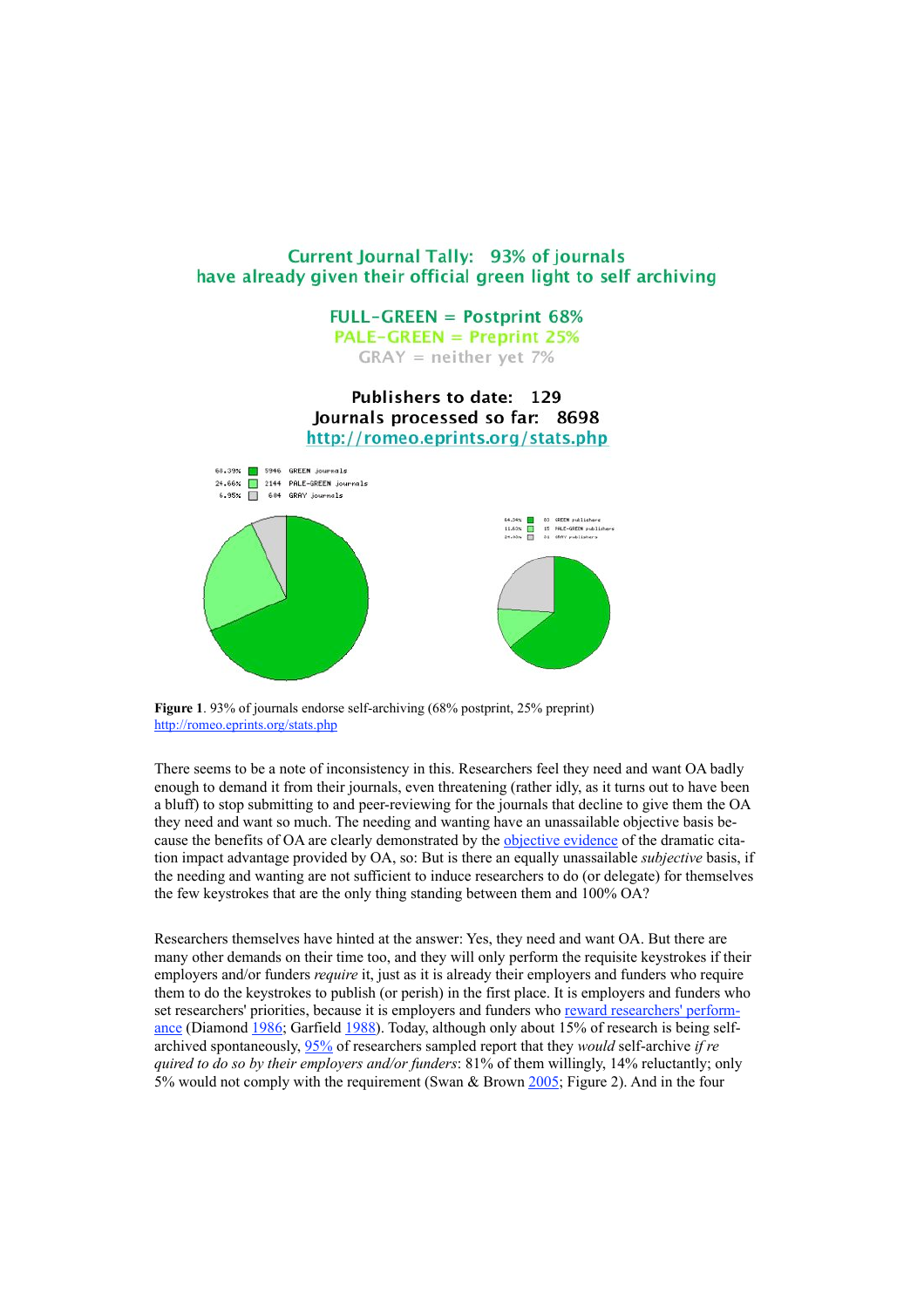objective tests of this self-reported prediction so far, all four institutions that have mandated selfarchiving have fully confirmed it, with their self-archiving rates well above the spontaneous 15% baseline rate and firmly on the road toward 100% (Southampton-ECS, Queensland University of Technology, U. Minho and CERN).



**Figure 2**: JISC/Key Perspectives Survey of 1296 research authors across disciplines and countries. Asked whether they would comply with a requirement from their employer or funder to selfarchive, 95% replied that they would (81% willingly; 14% reluctantly) (Swan & Brown 2005).

So an employer/funder self-archiving mandate is obviously what is missing. But what exactly needs to be mandated? Only the *keystrokes* for depositing the final draft of the article (plus its bibliographic OAI metadata) in the author's Institutional Repository (IR) (Swan et al. 2005) immediately upon acceptance for publication are required. Going on to set access-privileges to the article as "OA" (full-text access open webwide) is merely encouraged. Access to over 90% of these articles can already be set to OA with the blessing of their publishers. The rest can be restricted to IR-internal access (for institutional employees, employers and funders) for the time being, but their bibliographic metadata (author, title, journal, date, abstract, keywords) will still be as visible to all searchers and surfers webwide as those of the 90% that are already OA, allowing would-be users to email the author to request an eprint. Emailing eprints can bridge the gap until either the remaining non-green journals give self-archiving their blessing or the author tires of doing the superfluous keystrokes to email the eprints and simply does the last keystroke to set access at OA. Either way, mediated OA will already be providing effective 100% OA as of the implementation of the keystroke-policy.

Such an immediate-deposit ("keystroke") policy -- leaving no loopholes for any exceptions or delays -- is what Research Councils UK (RCUK) has been recommended by the UK Selective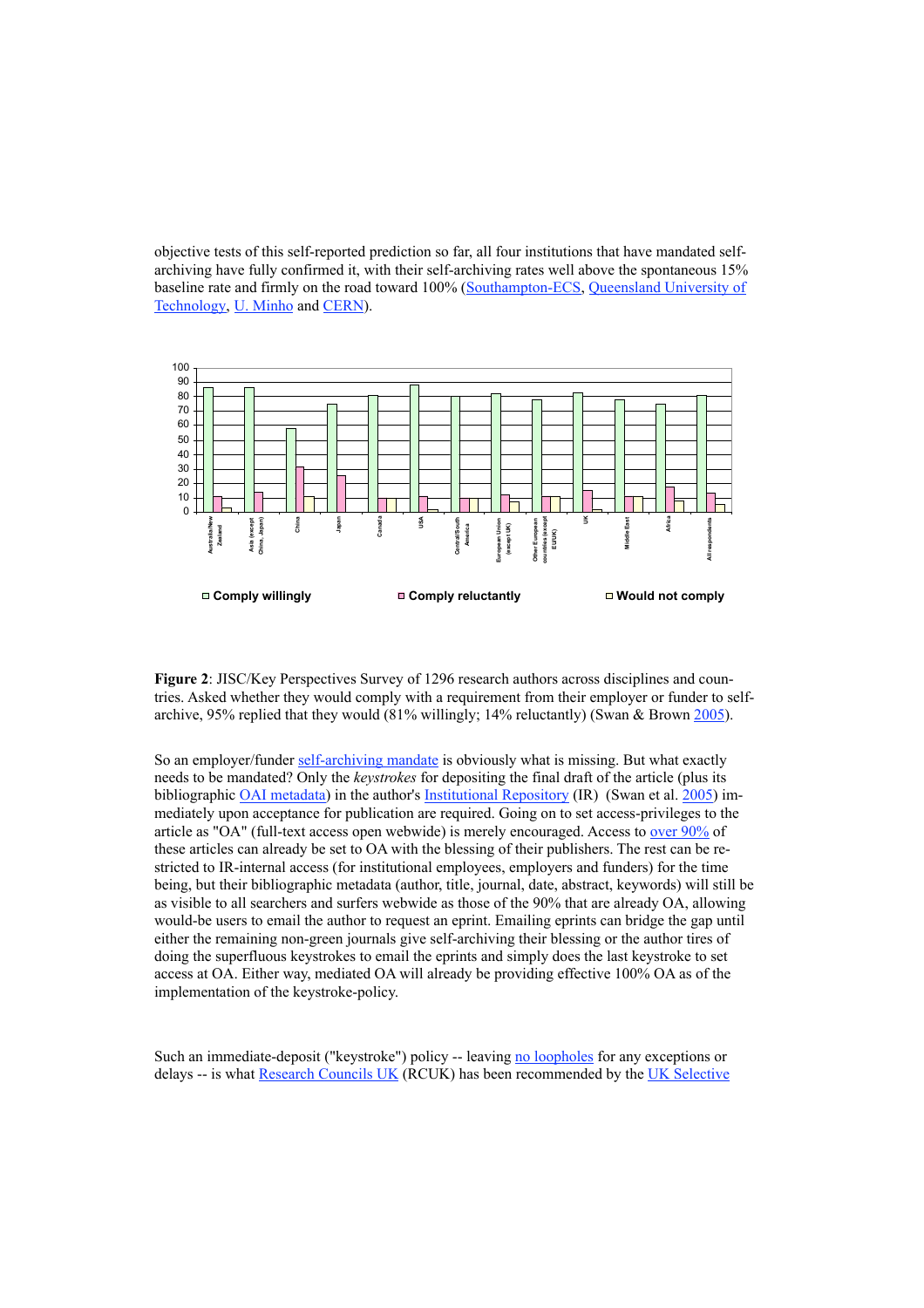Committee on Science and Technology to mandate. The rest of the planet will follow suit. And Nature will take care of the rest.

# **2 Research Access and Impact**

The 24,000 peer-reviewed journals (and conference proceedings) that exist today publish about 2.5 million articles per year, across all disciplines, languages and nations. No university or research institution anywhere, not even the richest, can afford to subscribe to all or most of the journals that its researchers may need to use (Odlyzko 2006). Hence no article is accessible online to all of its potential users webwide; and hence all articles are currently losing some of their potential research impact (usage and citations). This means that in the online era both the rate and the scale of research progress are less than what they could be.

This is confirmed by recent findings, independently replicated by many investigators, showing that articles for which their authors have supplemented subscription-based access to the publisher's version by self-archiving their own final drafts free for all on the web ("Open Access," OA) are downloaded and cited twice as much across all 12 scientific, biological, social science and humanities disciplines analysed so far (Lawrence 2001; Brody & Harnad 2004; Hajjem et al. 2005; Moeed 2005b; Kurtz & Brody 2006). (Note: *no discipline fails to benefit from self-archiving (Figure 3), they differ only awareness of OA and its possibilities.*)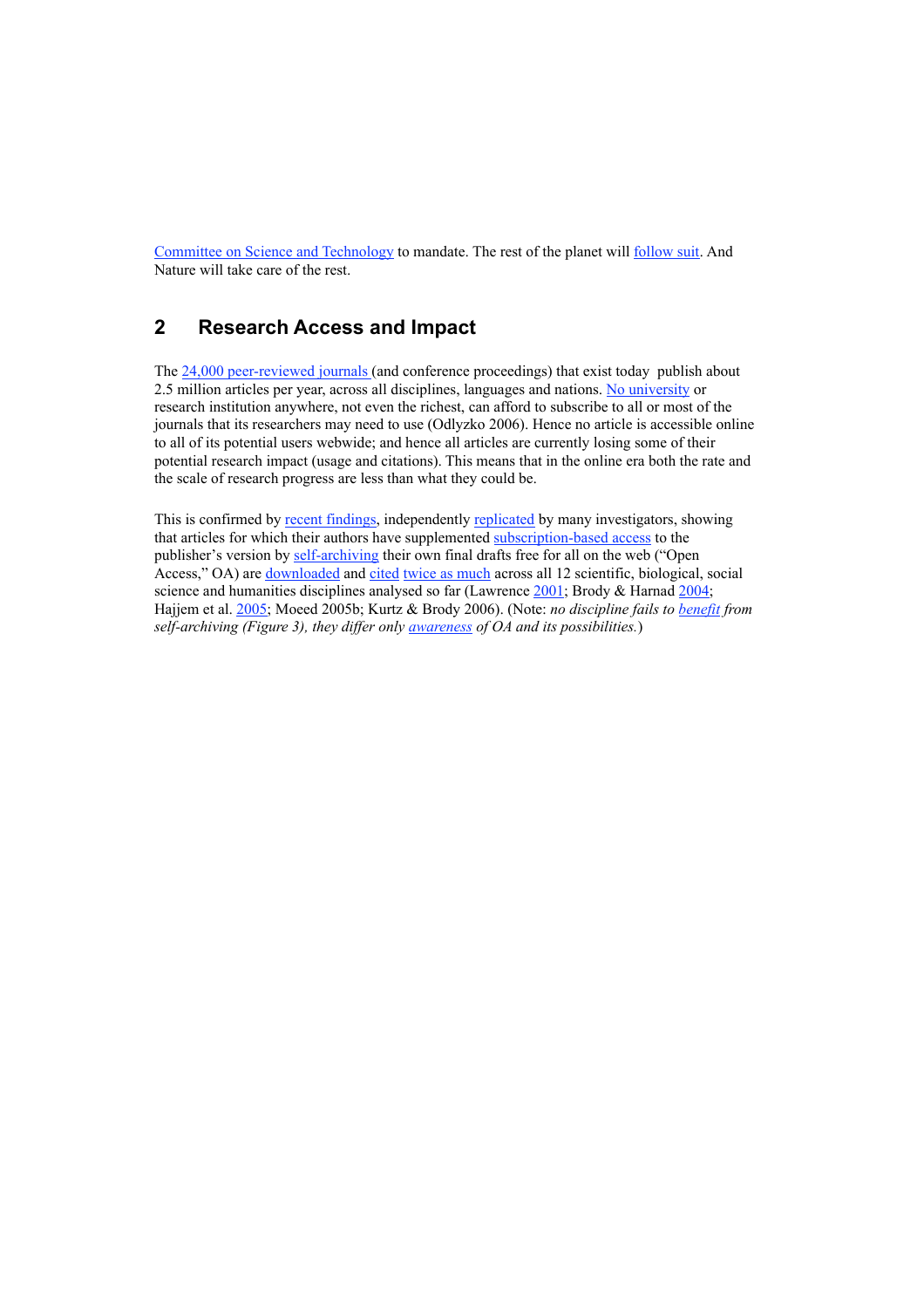

By discipline: total articles (OA+NOA), gray curve; percentage OA: (OA/(OA+NOA)) articles, black bars; percentage OA citation advantage: ((OA-NOA)/NOA) citations, white bars, averaged across 1992-2003 and ranked by total articles. All disciplines show an OA citation advantage

Figure 3. In all disciplines, articles (within the same journal issue) that are self-archived have more citations than those that are not. (Hajjem et al. 2005)

The total citation counts for articles submitted to the UK Research Assessment Exercise (RAE) -which ranks all UK universities every four years according to their research performance, and funds them proportionately -- are also very closely correlated with the **RAE ranking outcomes** *despite the fact that citations are not directly counted by the RAE*. A higher number of citations is correlated with a higher RAE ranking (Smith & Eysenck 2002; Harnad et al. 2003). Hence citation counts are (i) robust indicators of research performance (Garfield 1973, Moed 2005a), (ii) they are not currently being maximised for those articles that are not self-archived and (iii) those articles that are being self-archived have a substantial competitive advantage over those that are not.

#### **3 Institutional Self-Archiving Mandates Maximize Research Impact**

Only 15% of the 2.5 million articles published annually are being spontaneously self-archived worldwide today. Creating an Institutional Repository (IR) and encouraging staff to self-archive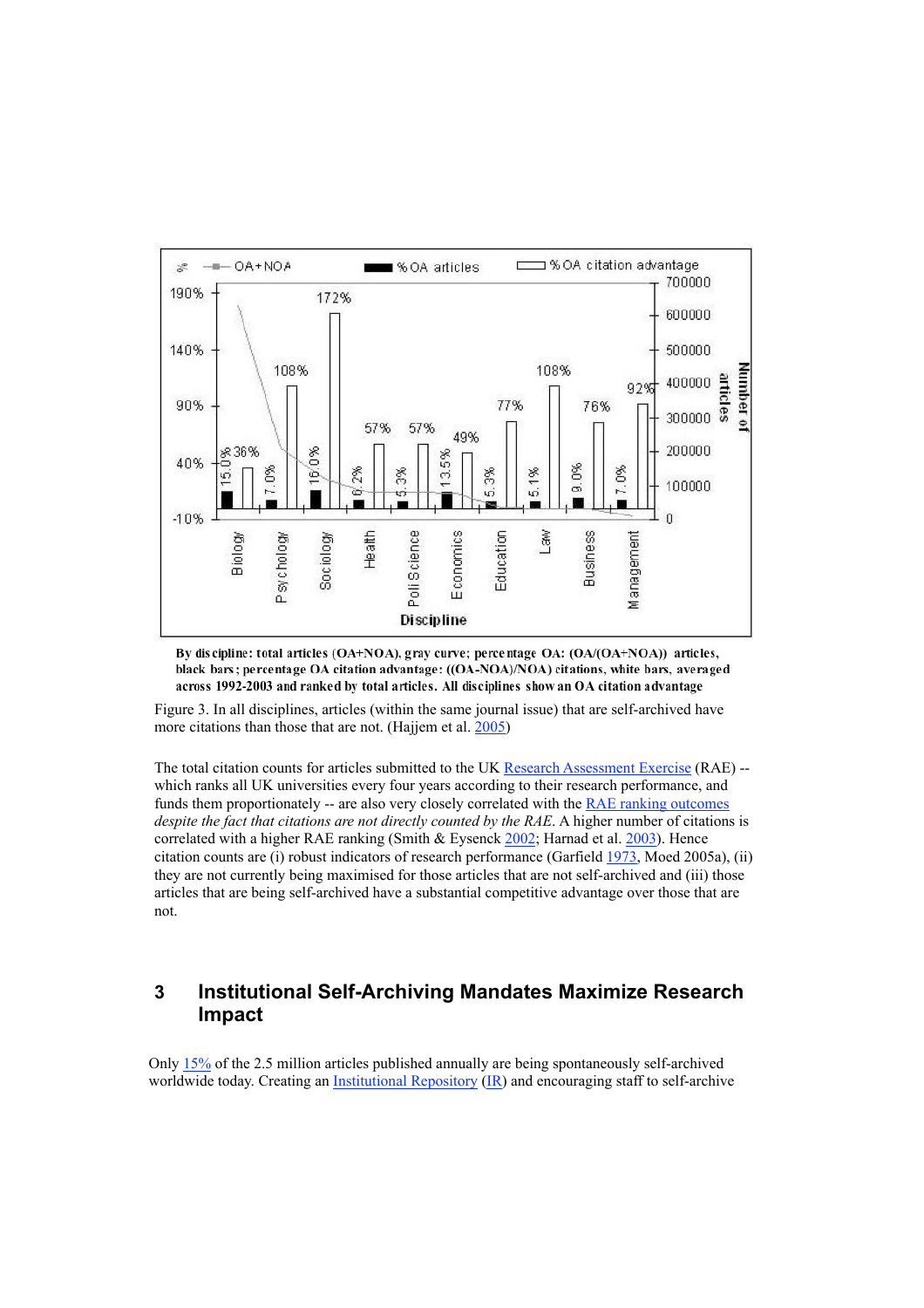their articles therein is a good first step, but *it is not sufficient to raise the self-archiving rate appreciably above the 15% baseline for spontaneous self-archiving.* Adding library help to encourage and assist staff to self-archive raises the self-archiving rate somewhat, but insufficiently. (Sale, 2005)

The correct measure of institutional success in self-archiving is the ratio of annual self-archived articles in an institution's IR relative to that institution's total annual article output. The only institutions that are reliably approaching a 100% annual self-archiving rate today are those that not only create an IR and provide library help for depositing, but also adopt *a self-archiving policy requirement or mandate* (2006a,b,c)

A self-archiving mandate is a simple and natural extension of institutions' already existing mandate to publish research findings ("*publish or perish*"); it is already linked to incentives (Waaijers 2006) by the fact that staff are promoted and funded on the basis of research performance indicators, of which citation impact is a prominent correlate, as in the RAE.

As noted above, two international, cross-disciplinary JISC surveys have found that 95% of authors will comply with a self-archiving mandate (81% willingly, 14% reluctantly). The four institutions worldwide that have adopted a self-archiving mandate to date (CERN in Switzerland, Queensland University of Technology in Australia, Minho University in Portugal, and the ECS Department at University of Southampton) have each confirmed the outcome of the JISC author surveys, with their institutional self-archiving rates reliably climbing toward 100%,whereas institutions without mandates remain at the 15% spontaneous self-archiving baseline rate.

# **4 Action: All research-active institutions and research funders should now mandate self-archiving**

All research institutions should now maximise their own research impact and set an example for the rest of the world by adopting a self-archiving mandate (Sale 2006c). Research funders -- both governmental (Suber 2006) and private (Terry & Kiley 2006) -- should reinforce this by mandating that the research they fund must be self-archived in the fundee's IR as a condition of the grant.

As indicated by the JISC survey and the empirical experience of the other 3 mandating institutions: *there is no need for any penalties for non-compliance with the mandate*; the mandate (and its own rewards: enhanced research access and impact) will take care of itself.

What needs to be mandated: The author/fundee,

- (1) immediately upon acceptance for publication,
- (2) must deposit into the university's Institutional Repository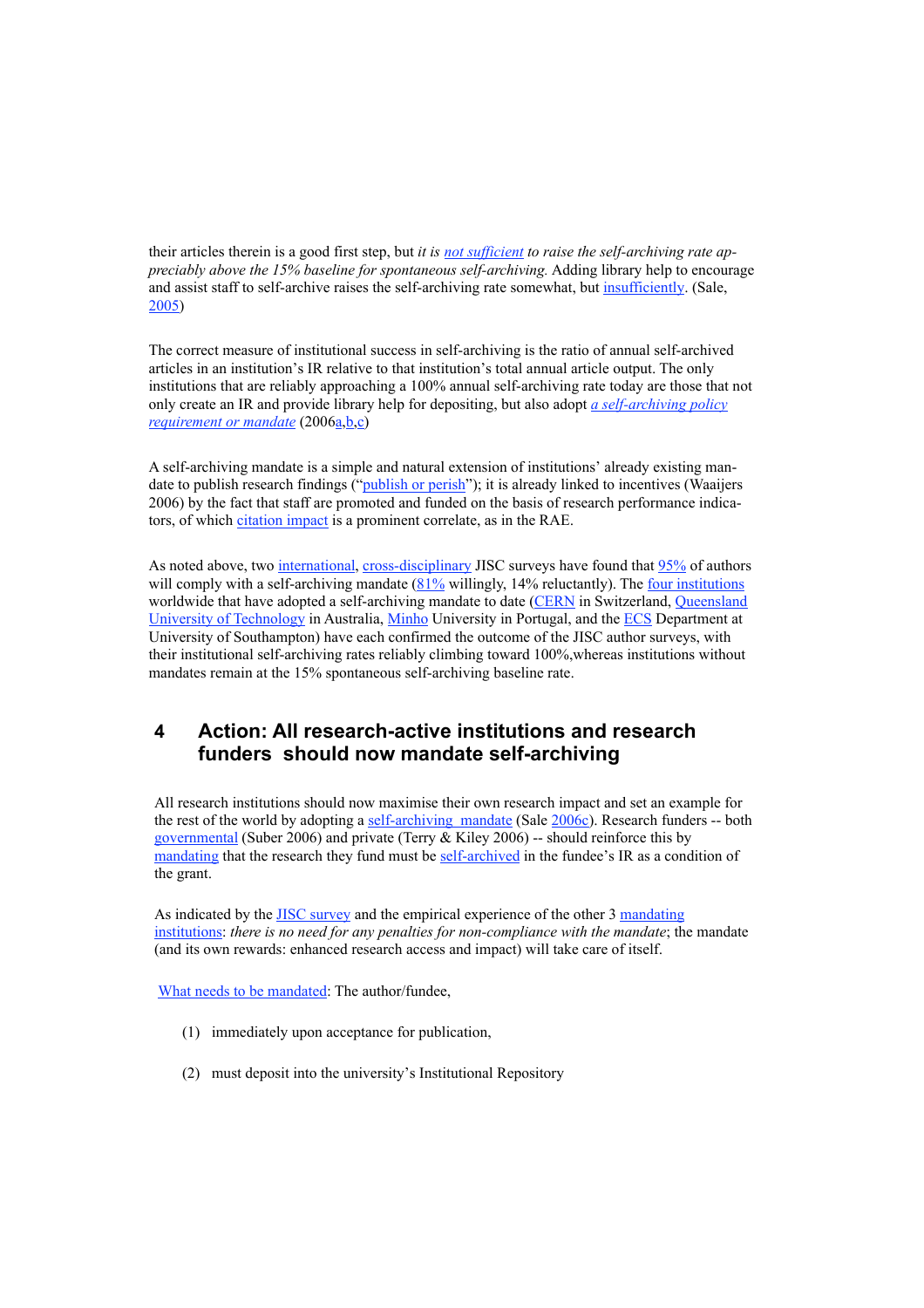- (3) both the full-text and the bibliographic metadata (author, date, title, journal, etc.)
- (4) of the final accepted draft (not the publisher's proprietary PDF)

(Note that only the *depositing* itself needs to be mandated. Setting the access privileges to the fulltext can be left up to the author, with Open Access strongly encouraged, but not mandated. This makes the university's self-archiving mandate completely independent of publishers' selfarchiving policies.)

The IR software then allows authors to choose to set access as Open Access (OA) or Restricted Access (RA):

OA: both metadata and full-text are made visible and accessible to all would-be users webwide

RA: metadata are visible and accessible web-wide but the full-text is not

The decision as to whether to set full-text access as OA or RA can be left up to the author; 93% of authors will immediately set full-text access as OA ; for the remaining 7%, the Eprints software still makes it possible for any would-be user web-wide to request an eprint of the full-text automatically by email -- by just cut-pasting their own email address into a box and clicking; the author immediately receives the request and can instantly email the eprint with one click. The result will be 100% access to all university research output, 93% immediately and directly, with one keystroke, 7% indirectly after a short delay, with a few extra keystrokes by user and author.

## **5 The Importance of Prompt Action**

Research institutions and funders should not delay in adopting self-archiving mandates: Selfarchiving is effortless, taking only a few minutes and a few keystrokes (Carr  $&$  Harnad 2005); library help is available too (but hardly necessary). 100% OA is both optimal and inevitable -- for research, researchers, their universities, their funders, and the tax-paying public that supports both the research and the universities. It will also give early adopters a strong competitive impactadvantage over later adopters.

With their self-archiving policy, early adopters are not only providing a model for emulation be the rest of the research world but at the same stroke they are maximizing their own research impact and research impact ranking. Institutional mandates need have no penalties or sanctions in order to be successful; they need only be formally adopted, with the support of departments, the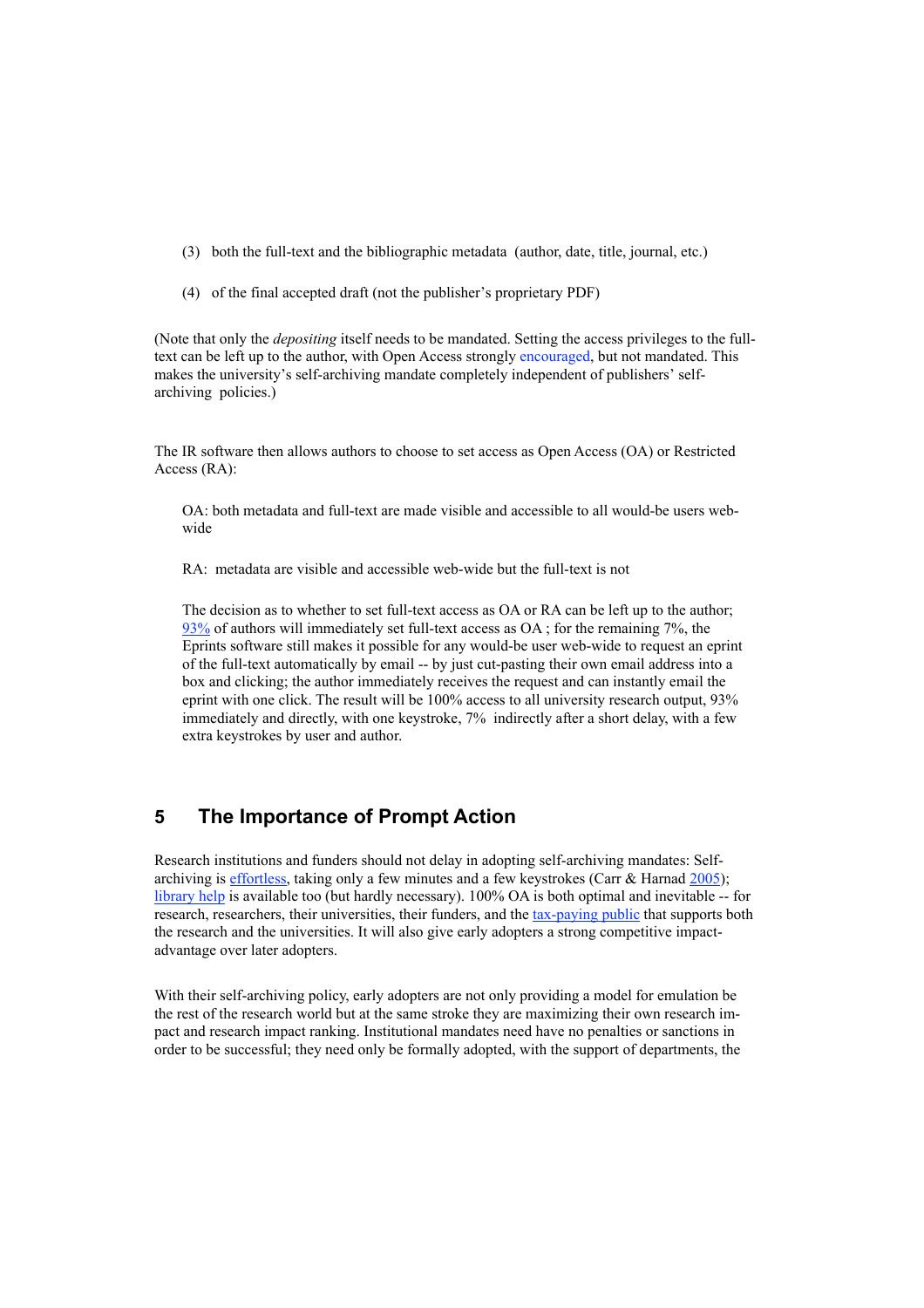library, and computing services. The rest will take care of itself naturally of its own accord, as the experience of Southampton ECS, Minho, QUT and CERN has already demonstrated.

The OA Impact Advantage (currently 50-250%) will of course shrink as OA approaches 100%. Right now we are at about 15% OA self-archiving and the advantage is in part (no one can say how large a part) a *competitive* advantage of the minority 15% OA self-archivers (the head-start vanguard) over the laggard 85% non-OA majority.<sup>1</sup> That makes it partly a race; and clearly, the race is to the swift and the battle to the strong. The competitive advantage is more reason for an individual, institution or nation (like the UK) to self-archive right now (as the RCUK will, we hope, soon be doing).

# **6 The Anatomy of the OA Impact Advantage: EA + (AA) + (QB) + QA + (CA) + UA**

The OA impact advantage arises from at least the following 6 component factors, three of them temporary  $(2,3,5)$ , three of them permanent  $(1,4,6)$ :

- 1. **EA: EARLY ADVANTAGE**, beginning already at the pre-refereeing preprint stage. Research that is reported earlier can begin being used and built upon earlier. The result turns out to be not just that it gets its quota of citations sooner, but that quota actually goes up, permanently. This is probably because earlier uptake has a greater cumulative effect on the research cycle.
- 2. **(AA): ARXIV ADVANTAGE**, the special advantage of self-archiving specifically in Arxiv for physicists, because it is a central point of call: OAI-interoperable Institutional Repositories are likely -- for many reasons -- to supersede this, so it will eventually make zero difference which OAI-compliant IR one deposits in, as access will be through OAI cross-archive harvesters, not directly through individual OAI Archives.
- 3. **(QB): QUALITY BIAS**, arising from article/author self-selection; this does not play a causal role in increasing impact: The higher-quality (hence also higher-impact) articles/authors are somewhat more likely to be self-archived/self-archivers in these early (15%) days of self-archiving: this bias will of course vanish as self-archiving approaches 100%).

 $\overline{a}$ 

 $1$  Actually, 8% more is OA too, via  $\overline{OA}$  journals, but as the impact advantage is harder to calculate for OA journals -- because we are not comparing within the same journal and year -- we leave it out of these calculations. The same reasoning applies, however.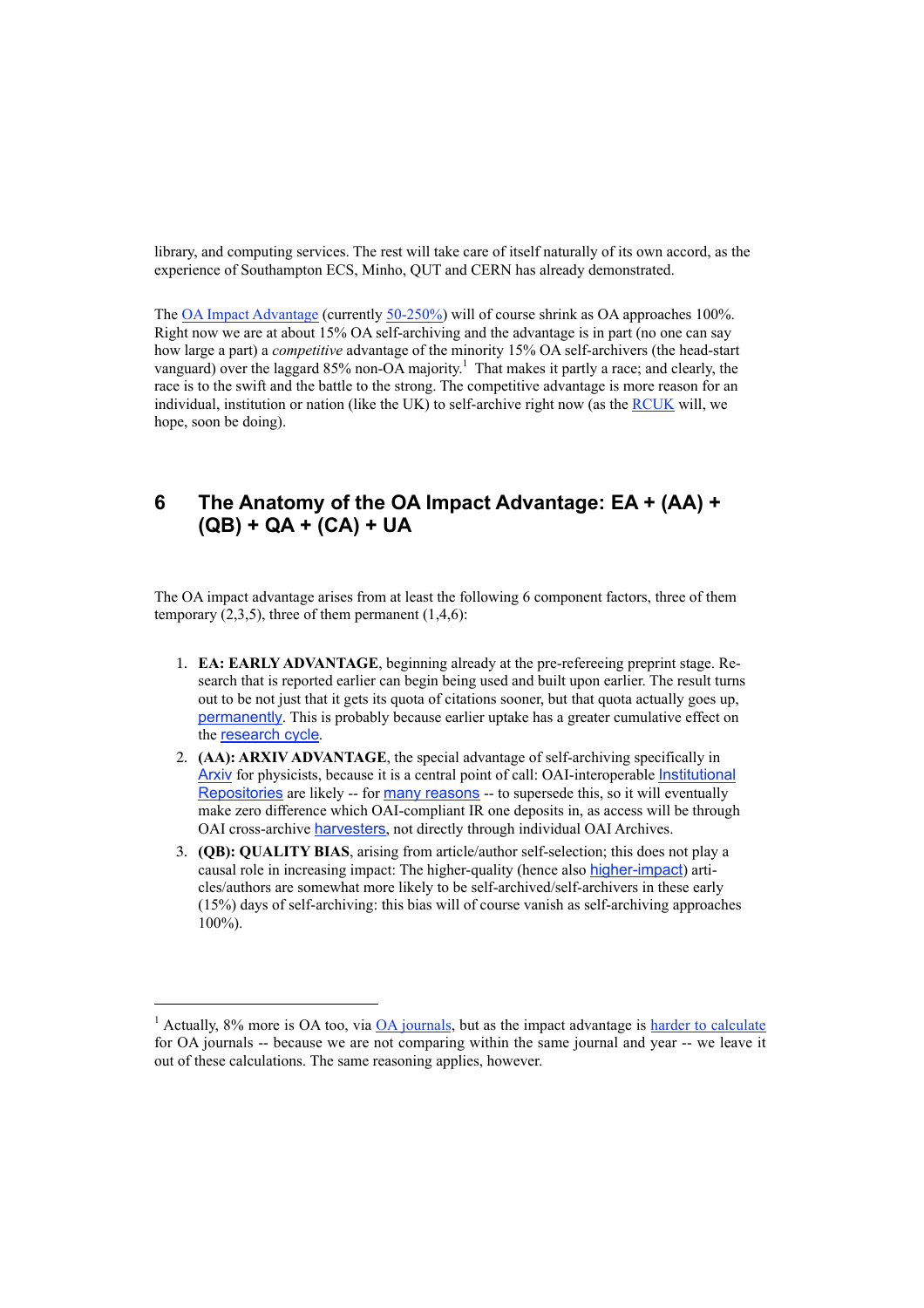- 4. **QA: QUALITY ADVANTAGE**, allowing the high-quality articles to compete on a level playing field, freed of current handicaps and biases arising from access affordability differences. A permanent effect**.**
- 5. **(CA): COMPETITIVE ADVANTAGE**, for self-archived papers over non-self-archived ones, in early (15%) days; this too will of course disappear once self-archiving nears 100%, but at this moment it is in fact a powerful extra incentive, for the low % selfarchiving fields, institutions and individuals.
- 6. **UA: USAGE ADVANTAGE**: OA articles are downloaded and read at least twice as much. This too is a permanent effect. (There is also a sizeable correlation between early download counts and later citation counts (Brody, Harnad & Carr 2005).)

Of these six component factors contributing to the OA impact advantage, only EA, QA, and UA remain operative in the few fields that are already close to 100% OA, such as Astrophysics and High Energy Physics. Everywhere else, however, the current 15% self-archiving rates still need to do a lot of climbing to reach 100%; so for those individuals, institutions, fields and nations the CA still matters a great deal today.

The UK, being the only country currently contemplating a nation-wide self-archiving mandate thereby stands to gain the biggest competitive advantage by being the first to do so. I have estimated that the UK's gain in research impact would be the equivalent of having invested £1.5bn more into funding research (Harnad 2005). Have I overestimated this advantage in the longerterm, given the likelihood that other countries will follow suit, thereby cutting down on the CA component? It was partly to minimise this that I based my estimate on the lower end of the 50- 250% OA impact advantage, underestimating it by using 50%. (It could also be 5 times as great. )

And whereas the Competitive Advantage will indeed shrink and disappear, the Early Advantage, Quality Advantage and Usage Advantage will be going strong. Kurtz et al (2004a, b; Kurtz & Brody 2006) have shown that although articles in a 100% OA field (Astrophysics) do not have longer reference lists, hence do not cite more articles overall, they do have three times higher usage rates (UA). So authors can at last find, access, and decide which articles to cite purely on the basis of their relative merit and quality (QA), no longer biassed by the affordability (hence the accessibility) of the journal in which they happen to be published. So whereas the competitive horse-race (for who self-archives to gain the CA first) will be over at 100% OA, the cognitive horse-race (for which researcher finds what earlier: EA) will continue to favour the swift and the strong.

It is hence fair to say that although the annual £1.5 billion pounds-worth of potential impact that the UK is currently losing because it only self-archives 15% of its research output will shrink (as other nations' self-archiving policies catch up), how much it shrinks will then depend only on the true merit of British research rather than either the UK's head-start in self-archiving or the current differential affordability/accessibility of journals.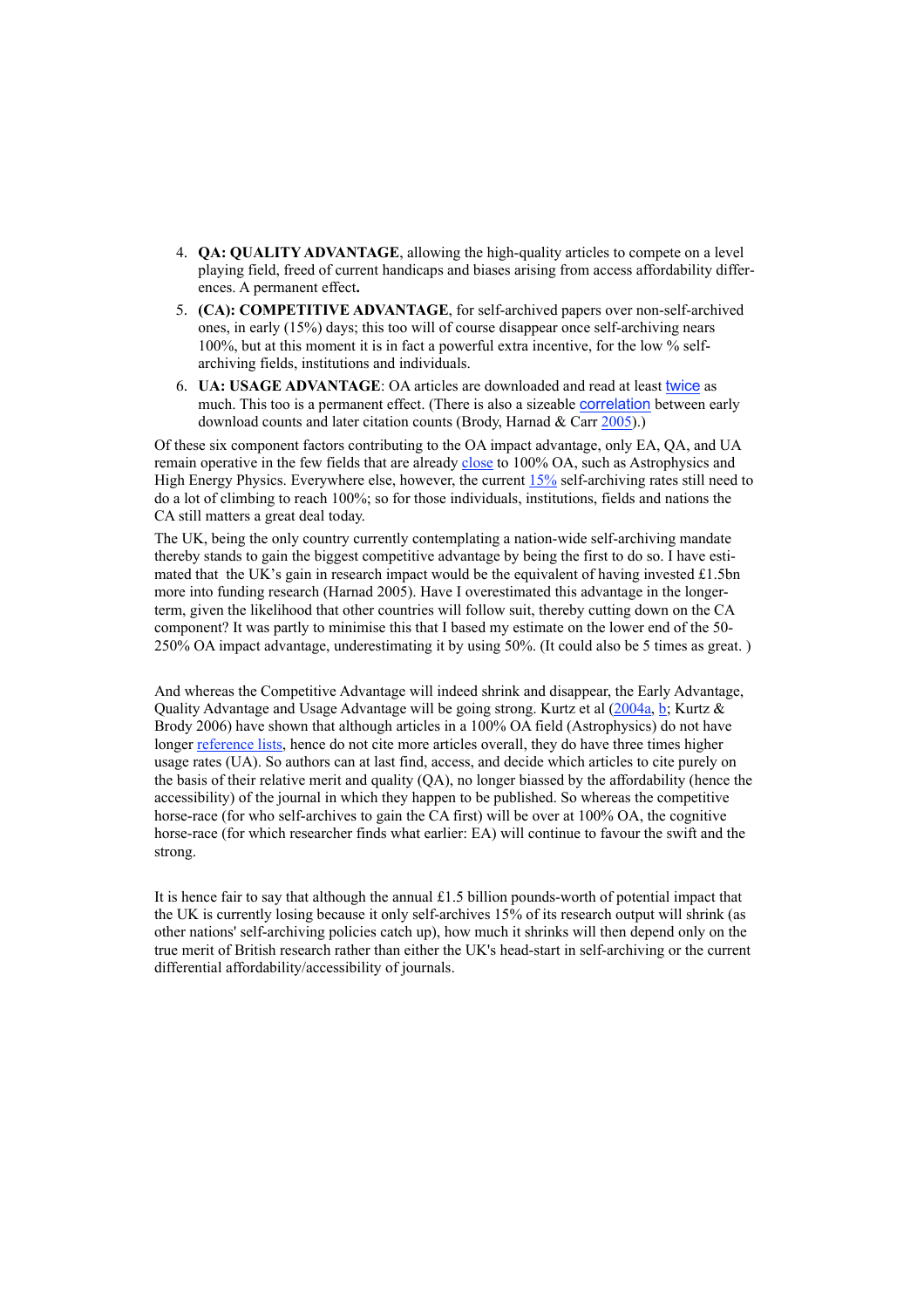## **7 APPENDIX: Southampton University Resources for Supporting Open Access Worldwide**

- 1. U. Southampton ECS department was the first department and institution in the world to adopt a self-archiving mandate (2001).
- 2. ECS hosts *Psycprints* (1991), *BBSPrints* (1994), *Open Journals* (1995*), OpCit* (1996), *CogPrints* (1997); the *American Scientist Open Access Forum* (1998).
- 3. ECS designed the first and most widely used software for creating institutional archives (Eprints, 2000), now already used by about 200 institutions worldwide; ECS also created Citebase (2002), the citation-based OA search engine (well before Google Scholar).
- 4. ECS conducted many of the seminal studies empirically demonstrating the citation impact advantage of self-archiving across all disciplines; ECS also maintains the growing and widely used **bibliography** of the accumulating findings on the OA Impact Advantage.
- 5. ECS/Eprints maintains ROAR, the *Registry of Open Access Repositories*, tracking the number, size and growth of IRs and their contents worldwide.
- 6. ECS/Eprints maintains ROARMAP, the *Registry of Open Access Repository Material Archiving Policies*, tracking the institutions worldwide that have adopted self-archiving policies, from recommendations to full mandates.
- 7. ECS/Eprints maintains the ROMEO *Directory of Journal Policies on Author Self-Archiving*: 93% of the nearly 9000 journals registered to date (including all the principal publishers and the core ISI journals) have already formally endorsed author self-archiving; only 7% of journals have not.
- 8. ECS/Southampton successfully lobbied the UK Parliamentary Select Committee in 2004 to mandate self-archiving; this led directly to the RCUK self-archiving mandate proposal, the Berlin 3 Policy Recommendation (formulated at Southampton) and the development of RAE submission mechanisms for the world's two principal IR softwares (Eprints, and MIT's Dspace, both written by Southampton's Rob Tansley).

## **8 REFERENCES**

Bailey, C.W. (2006) What is Open Access?, in Jacobs, Neil, Eds. Open Access: Key Strategic, Technical and Economic Aspects. Chandos Publishing (Oxford) Limited.

Brody, T. and Harnad, S. (2004) Comparing the Impact of Open Access (OA) vs. Non-OAArticles in the Same Journals. *D-Lib Magazine* 10(6). http://eprints.ecs.soton.ac.uk/10207/

Brody, T., Harnad, S. and Carr, L. (2005) Earlier Web Usage Statistics as Predictors of Later Citation Impact. *Journal of the American Association for Information Science and Technology (JASIST)*. http://eprints.ecs.soton.ac.uk/10713/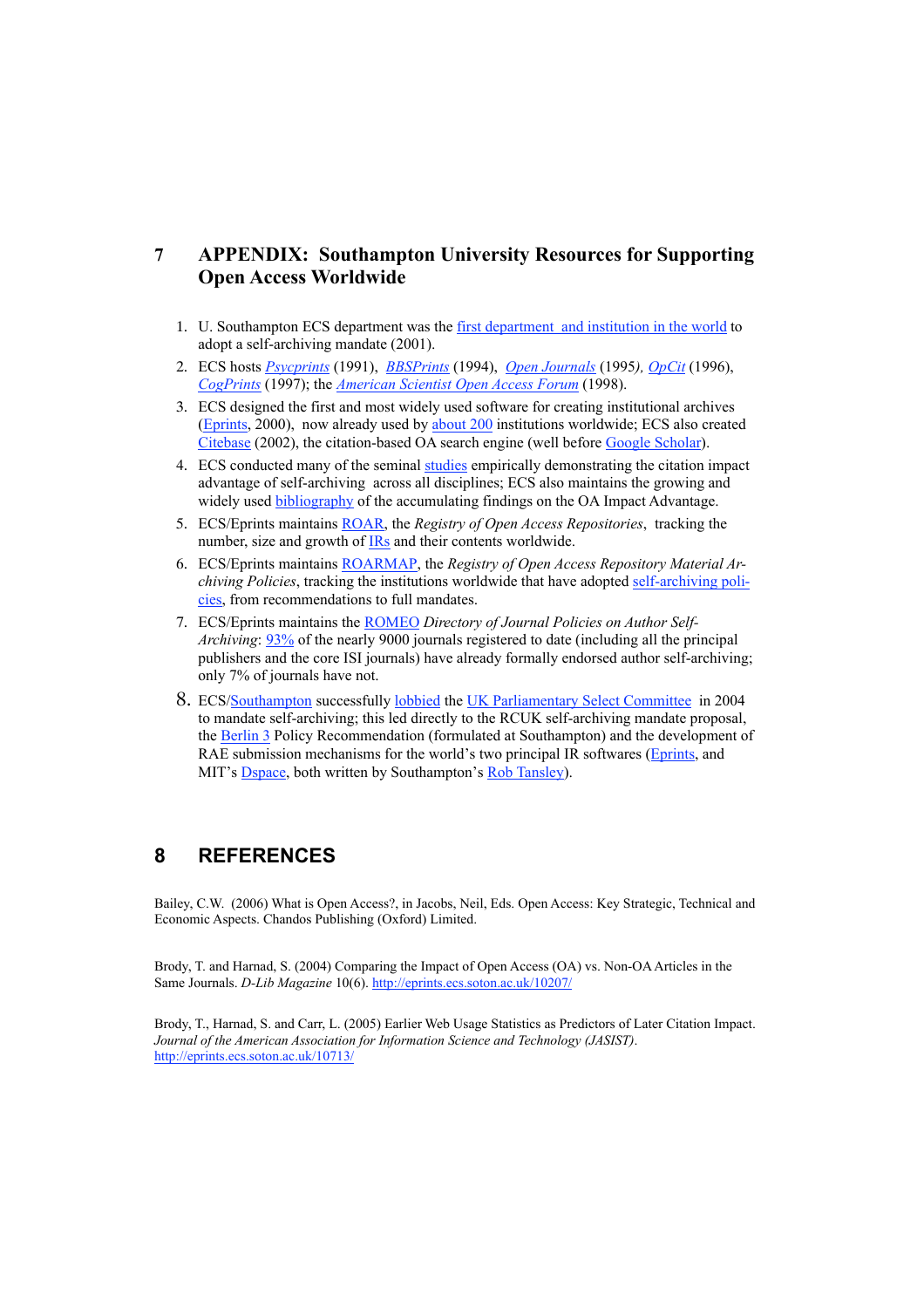Carr, L. and Harnad, S. (2005) Keystroke Economy: A Study of the Time and Effort Involved in Self-Archiving. http://eprints.ecs.soton.ac.uk/10688/

Diamond, Jr., A. M. (1986) What is a Citation Worth? Journal of Human Resourources 21:200-15. http://www.garfield.library.upenn.edu/essays/v11p354y1988.pdf

Garfield, E. (1973) Citation Frequency as a Measure of Research Activity and Performance, in *Essays of an Information Scientist*, 1: 406-408, 1962-73, Current Contents, 5 http://www.garfield.library.upenn.edu/essays/V1p406y1962-73.pdf

Garfield, E. (1988) Can Researchers Bank on Citation Analysis? *Current Comments* 44. October 31, 1988 http://www.garfield.library.upenn.edu/essays/v11p354y1988.pdf

Hajjem, C., Harnad, S. and Gingras, Y. (2005) Ten-Year Cross-Disciplinary Comparison of the Growth of Open Access and How it Increases Research Citation Impact. *IEEE Data Engineering Bulletin* 28(4) pp. 39- 47. http://eprints.ecs.soton.ac.uk/11688/

Harnad, S. (1978) Editorial (on "Open Peer Commentary"). *Behavioral and Brain Sciences* 1(1) 1978. http://www.ecs.soton.ac.uk/~harnad/Temp/Kata/bbs.editorial.html

Harnad, Stevan (1990) Scholarly Skywriting and the Prepublication Continuum of Scientific Inquiry. *Psychological Science* 1:. 342-343. [reprinted in *Current Contents* 45: 9-13, November 11 1991]. http://cogprints.org/1581/

Harnad, Stevan (1991) Post-Gutenberg Galaxy: The Fourth Revolution in the Means of Production of Knowledge. Public-Access Computer Systems Review 2(1):pp. 39-53. http://cogprints.org/1580/

Harnad, S. (1995) Universal FTP Archives for Esoteric Science and Scholarship: A Subversive Proposal. In: Ann Okerson & James O'Donnell (Eds.) *Scholarly Journals at the Crossroads; A Subversive Proposal for Electronic Publishing*. Washington, DC., Association of Research Libraries, June 1995. http://www.arl.org/scomm/subversive/toc.html

Harnad, S. (2003) For Whom the Gate Tolls?, in Law, D. and Andrews, J., Eds. Digital Libraries: Policy Planning and Practice. Ashgate http://eprints.ecs.soton.ac.uk/8705/

Harnad, S. (2005) Maximising the Return on the UK's Investment in Research. http://eprints.ecs.soton.ac.uk/11220/

Harnad, S. (2006) Publish or Perish ? Self-Archive to Flourish: The Green Route to Open Access. ERCIM News 64. http://eprints.ecs.soton.ac.uk/11715/

Harnad, S., Brody, T., Vallieres, F., Carr, L., Hitchcock, S., Yves, G., Charles, O., Stamerjohanns, H. and Hilf, E. (2004) The Access/Impact Problem and the Green and Gold Roads to Open Access. *Serials Review* 30(4): 310-314. http://dx.doi.org/10.1016/j.serrev.2004.09.013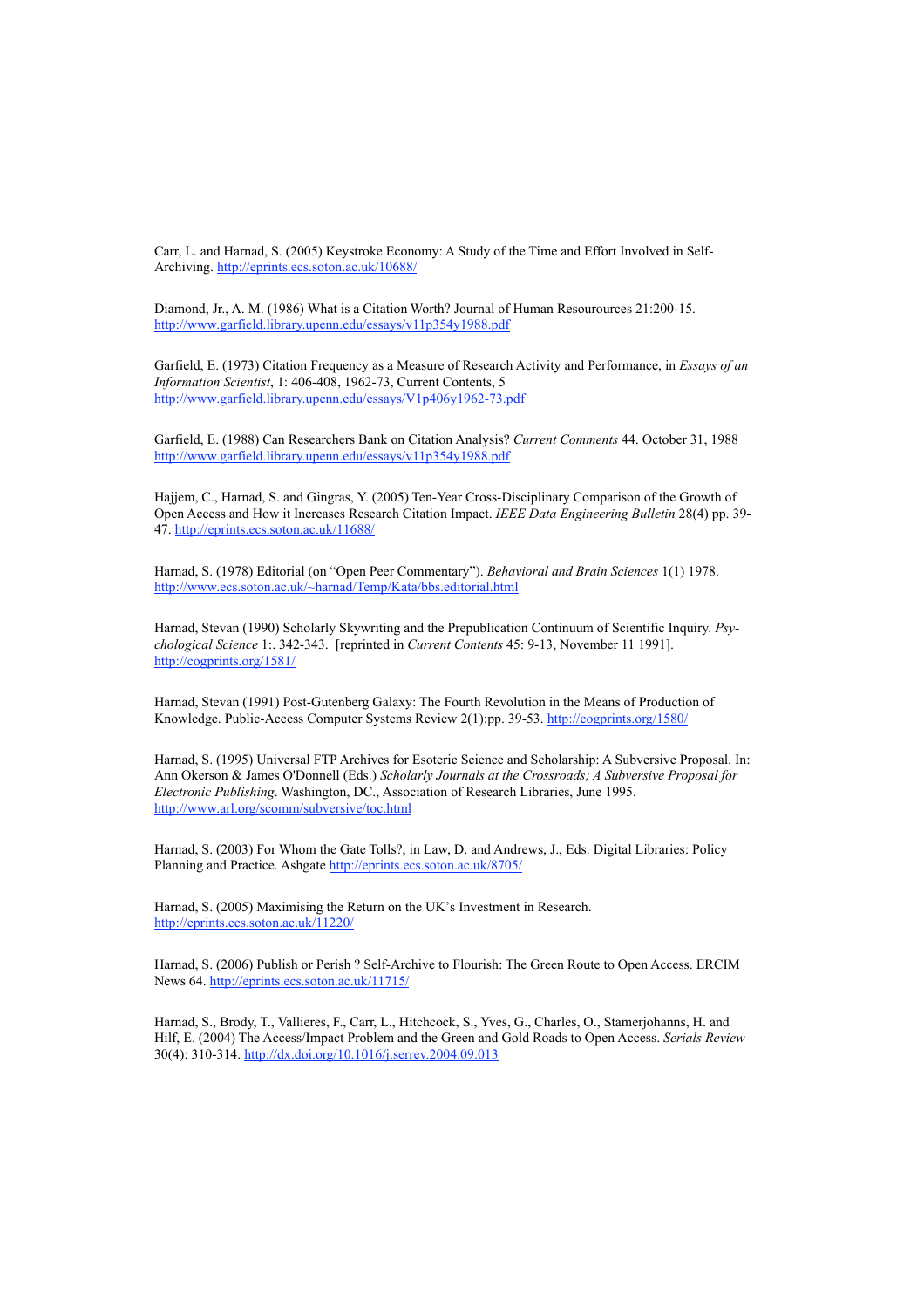Harnad, S., Carr, L., Brody, T. and Oppenheim, C. (2003) Mandated online RAE CVs Linked to University Eprint Archives. Ariadne 35. http://eprints.ecs.soton.ac.uk/7725/

Kurtz, M. & Brody, T. (2006) The impact loss to authors and research, in Jacobs, Neil, Eds. Open Access: Key Strategic, Technical and Economic Aspects. Chandos Publishing (Oxford) Limited.

Kurtz, M. J., Eichhorn, G., Accomazzi, A., Grant, C. S., Demleitner, M. and Murray, S. S. (2004a) Worldwide Use and Impact of the Nasa Astrophysics Data System Digital Library *Journal of the American Society for Information Science and Technology* 56(1) 36-45. http://cfa-www.harvard.edu/~kurtz/jasist1 abstract.html

Kurtz, M. J., Eichhorn, G., Accomazzi, A., Grant, C. S., Demleitner, M., Murray, S. S. (2004b) The Effect of Use and Access on Citations. *Information Processing and Management* 41(6): 1395-1402. http://cfawww.harvard.edu/~kurtz/IPM-abstract.html

Lawrence, S. (2001) Free online availability substantially increases a paper's impact Nature, 31 May 2001 http://www.nature.com/nature/debates/e-access/Articles/lawrence.html

Moed, H. F. (2005a) Citation Analysis in Research Evaluation. NY Springer.

Moed, H. F. (2005b) Statistical Relationships Between Downloads and Citations at the Level of Individual Documents Within a Single Journal, Journal of the American Society for Information Science and Technology, 56(10): 1088-1097

Odlyzko, A. (2006) The economic costs of toll access, in Jacobs, Neil, Eds. Open Access: Key Strategic, Technical and Economic Aspects. Chandos Publishing (Oxford) Limited.

Sale, A. (2005) The Key Things to Know. http://eprints.comp.utas.edu.au:81/archive/00000223/

Sale, A. (2006a) A researcher's viewpoint, in Jacobs, Neil, Eds. Open Access: Key Strategic, Technical and Economic Aspects. Chandos Publishing (Oxford) Limited. http://eprints.comp.utas.edu.au:81/archive/00000257/

Sale, A. (2006b) The impact of mandatory policies on ETD acquisition. D-Lib Magazine 12(4). http://eprints.comp.utas.edu.au:81/archive/00000267/

Sale, A. (2006c) Generic Risk Analysis - Open Access for your institution. Technical Report, School of Computing, University of Tasmania. http://eprints.comp.utas.edu.au:81/archive/00000266/

Smith, A. and Eysenck, M. (2002) The correlation between RAE ratings and citation counts in psychology. Technical Report,Psychology, Royal Holloway College, University of London, June 2002 http://psyserver.pc.rhbnc.ac.uk/citations.pdf

Suber, P. (2006) Open access in the United States, in Jacobs, Neil, Eds. Open Access: Key Strategic, Technical and Economic Aspects. Chandos Publishing (Oxford) Limited.